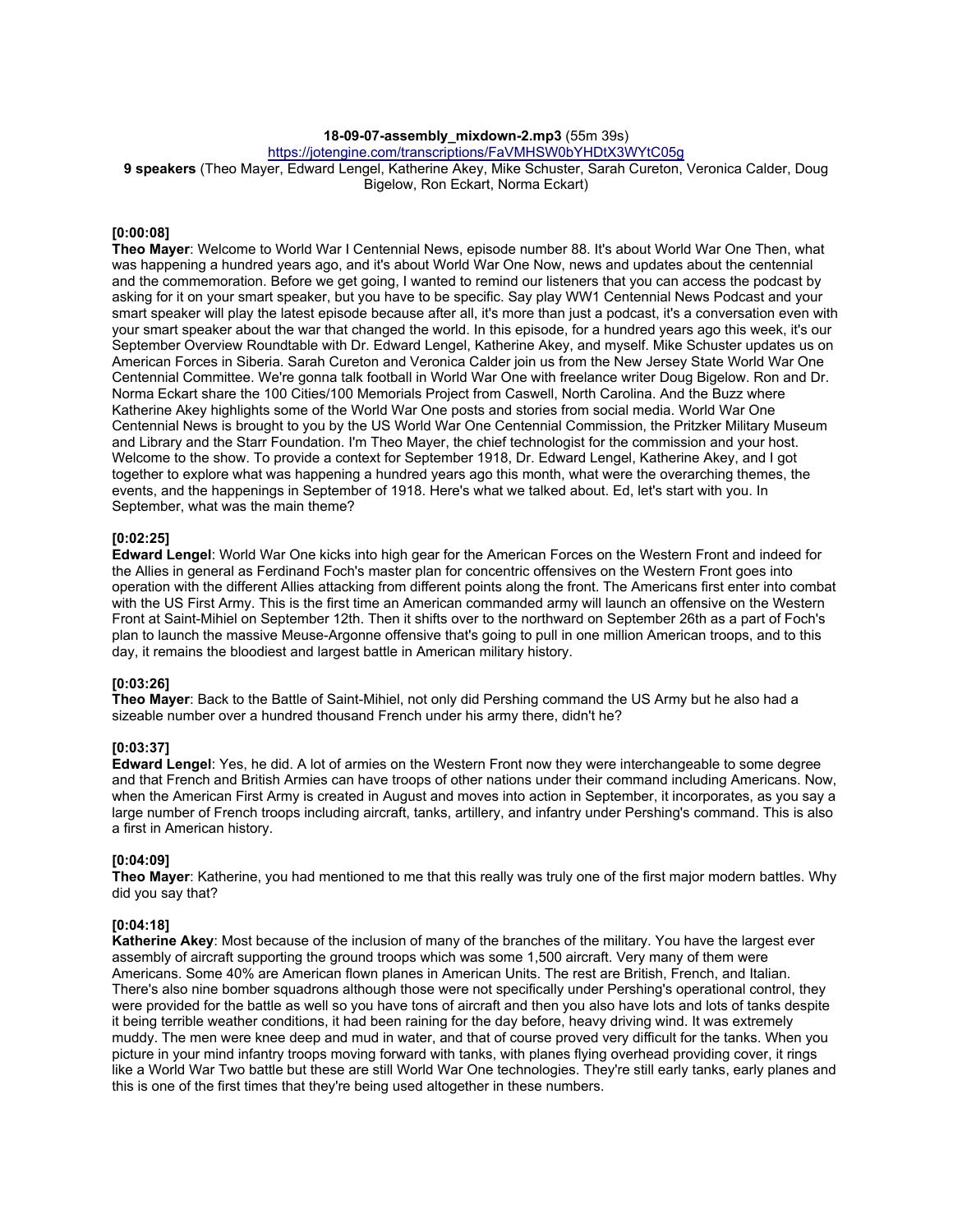#### **[0:05:30]**

**Theo Mayer**: Now, Ed, you'd mentioned that there are some names that come to light here that we normally associate with World War Two but they really appear at this battle.

#### **[0:05:39]**

**Edward Lengel**: There's a whole list of names it could give. Billy Mitchell is the office who coordinates American Air Forces in Saint-Mihiel will also do that in the Meuse-Argonne. He will become famous after the war for expressing his views on the dominance of air power over all other branches of the service that will have a huge impact on American military history. Then you have folks who are better known in World War Two such as George Patton, Douglas MacArthur, Mark Clark, Harry Truman and many others who will get their first taste of combat this month.

# **[0:06:19]**

**Theo Mayer**: Ed, as we continue on, and maybe the both of you can explain this, there's a line called the Hindenburg Line and late this month the Allies start to encroach on it and actually surpass it. What was the Hindenburg Line?

#### **[0:06:33]**

**Edward Lengel**: American forces are going to take part in the assault on the Hindenburg Line and the Meuse-Argonne offensive later in the month. The Hindenburg Line exists in multiple stages, multiple installments along the Western Front. It marks the boundary between Germany being on the offensive west of the Hindenburg Line and to France and Germany being on the defensive east of the Hindenburg Line. The Hindenburg Line is designed to protect the German homeland to slow down any Allied assault to the East and to inflict maximum causalities. It's not a major military fortification along the scale of the Maginot Line later on but it is a significant defensive line with pillboxes, earthworks, trenches, artillery machineguns and all the rest. It marks an important boundary.

## **[0:07:32]**

**Theo Mayer**: Well, Katherine, it's also an important psychological line, isn't it?

#### **[0:07:36]**

**Katherine Akey**: Oh, very much. I think it's highly symbolic. The Allied troops are pushing back in dozens of battles this month. The Australians, the New Zealanders, the Canadians, the French, everybody is involved in small little battles all along the Western Front, and they're pushing the German's back to and beyond the Hindenburg Line, I think having not only being pushed back that far and losing that territory to the Germans. Some places have held for years but being pushed back to this line that was their backup, it's their last resort line. It's their last super prepared defensive position. They must be very demoralizing.

### **[0:08:18]**

**Theo Mayer**: Well, at the big battle that we get through at the end of the month is the Meuse-Argonne and really this month we only hit phase one of the battle or the first phase but it's really significant.

### **[0:08:30]**

**Edward Lengel**: Again, as part of Foch's grand plan for attacking the Hindenburg Line from multiple concentric points, it has an important strategic objective which is to capture a railway junction at a place called [Messier] that feeds much of the German territory on the Western Front. What this symbolizes is that we are making some very important strategic decisions at this point. After the battle of Saint-Mihiel on September 12th to 15th which is very important battle. It clears a major German held salient south of Verdun. Many American leaders including Pershing and Douglas MacArthur believed that the American forces should simply continue to the East toward the town of [Mets] and attack in to Germany. Instead, Foch convinces the Americans to shift their forces from Saint-Mihiel to the north to Meuse-Argonne region. George C. Marshall who is another figure, who will become better known in World War Two and beyond is the officer who's put in charge of managing this huge logistical shift of troops from Saint-Mihiel to the Meuse-Argonne and then you'll have nine full American divisions followed by several more American division, again, ultimately over a million troops attacking into a very a forbidding terrain that is [inaudible], waterlogged. There are ravines, there are forests. It's very easily defensible terrain and it's held by German troops who are determined to fight to the finish. The Germans are not trading territory for time in the Meuse-Argonne. They're intending to stop the Americans cold, and the casualties that we suffer in the first few days verge on the catastrophic. It's a major wake-up call for the United States.

### **[0:10:34]**

**Theo Mayer**: That's all of the stuff that's going on the Western Front but there is also some very interesting action that's going on way up North in Siberia.

## **[0:10:43]**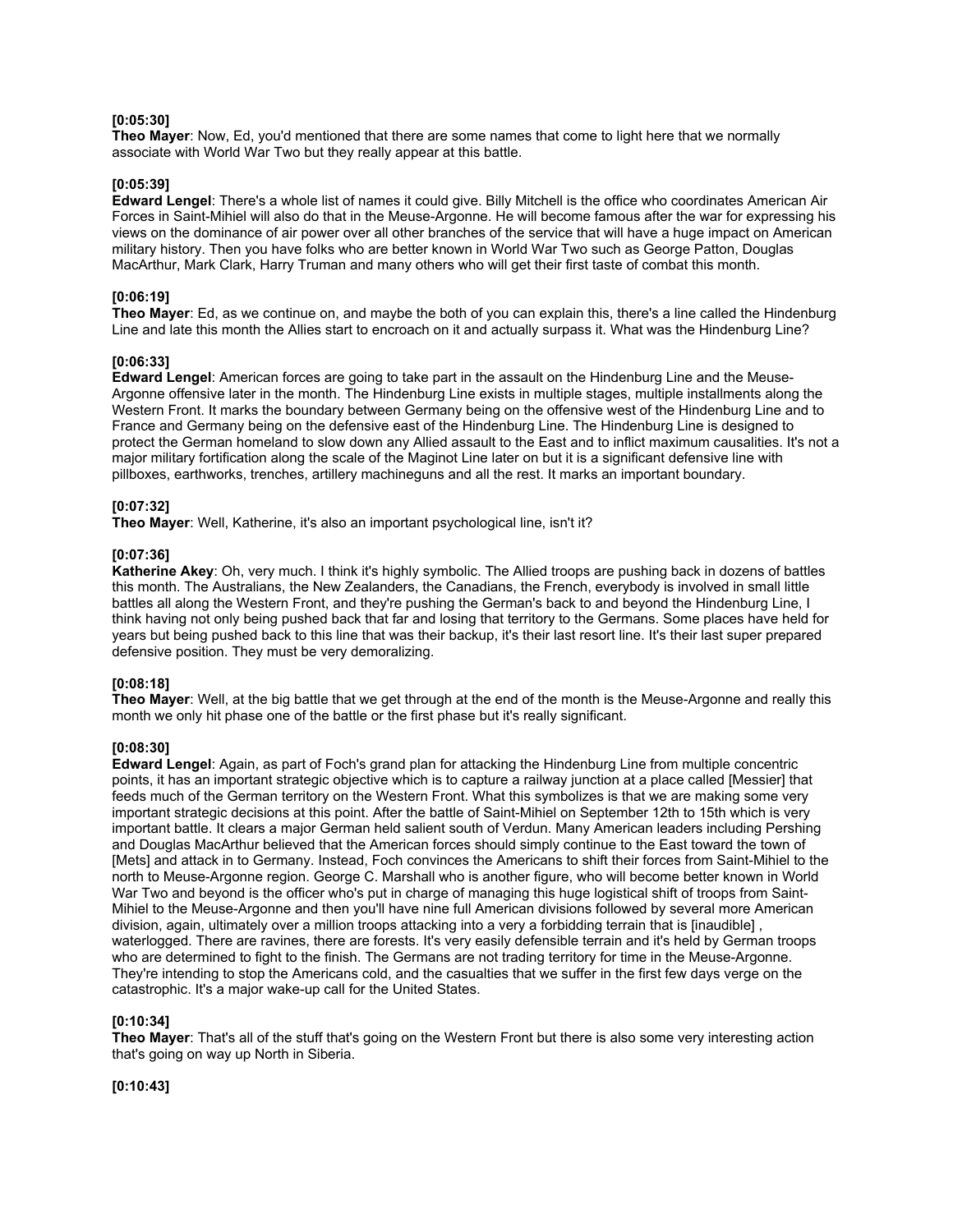**Edward Lengel**: Yes. American troops land in Vladivostok in the far east of Siberia on September 1st and then a few days later they land in Arkhangelsk in North Russia. These are troops at the regimental level. They're in the hundreds rather than the tens or hundreds of thousands but it's a significance strategic commitment for us to place troops on the periphery of this gigantic country of Russia with the hopes of intervening in the Russian Civil War assisting the White Russians and somehow defeating the Red Russians. It's an odd undertaking but it's going to have at least for the American troops who are committed there along some British and French troops. A terrible demoralizing effect. They have to stay there until 1920 before they're finally withdrawn and they have to watch their comrades who are deployed on the Western Front and elsewhere get to go home in 1919 while they stay in Russia. Not a fun experience for them.

## **[0:11:51]**

**Theo Mayer**: Katherine, there's a lot of stuff going on in the Middle East and in the Balkans and so forth. What's happening there?

### **[0:11:59]**

**Katherine Akey**: Yeah. There's a lot of action in September and there's a lot of French that pretty much starts to shut down mostly in favor of the Allied Forces. In the Balkans, there's this Vardar Offensive being fought between an Allied Force that's made up of Serbians, French and Greek too troops. Some Italians fighting against Bulgarian held trenches and territories in present day Macedonia. This offensive is extremely effective, the offensive by the Allies against the Bulgarians. There's mass Bulgarian desertions and then eventually the Bulgarians actually sign an armistice with the Allies on September 29th at the end of this month. Then the Allies are able to capture more major territory in modern day Macedonia and effectively shut down this Balkan front. All of this fighting in the Balkans is a result of the Austro-Hungarian empire losing control of its territory and the dozens of different ethnic and religious groups that made up its constituency before it started to fall apart over course of the war.

## **[0:13:08]**

**Theo Mayer**: What's happening the Ottomans?

### **[0:13:10]**

**Katherine Akey**: Well, big news out in the Middle East. The Battle of Megiddo, a series of a number of attacks and smaller battles against Ottoman forces by both the British and the Egyptian expeditionary force, a subsidiary of the British. This is along with the Arab uprising and TE Lawrence. They managed to take a massive amount of territory from the Ottomans stretching from the Mediterranean coast all the way to the Judean mountains. This also is part of the Middle Eastern front that gets pretty much shut down and left in the hands of the Allies by the end of the month. The last one I would mention is in modern day Azerbaijan. There's a port city Baku on the Caspian Sea that had been under the control of a very short-lived dictatorship, the Centro-Caspian Dictatorship and a combine Ottoman and Azerbaijani force recaptures this port city. Once they do, there's a very large refugee and civilian population in that city. A lot of whom are Armenians and many of them are massacred. Some 30,000 of them are massacred once when the Ottomans regain control of this port city.

### **[0:14:22]**

**Theo Mayer**: Let me take this as an opportunity to switch subjects slightly to the war in the sky and the war on the sea really combining this month. What's that story?

### **[0:14:32]**

**Katherine Akey**: The British produced on September 14th the first official aircraft carrier, the HMS Argus. This is considered the first contemporary aircraft carrier because it has an unobstructed flight deck, the whole length of the ship. In fact, some 10 days after it's first launched on the 24th of September, a British fighter pilot managed us to complete the first true aircraft carrier landing in history. He lands a Sopwith 1 1/2 Strutter on the bare steel flight deck of this contemporary aircraft carrier. It doesn't quite look like the air craft carriers we know from World War Two and it's not nearly as large but it is a huge step forward along with the kind of fighting we're seeing in Saint-Mihiel this month towards the technology and the all arms, all different branches of the military combined warfare that we get in World War Two.

### **[0:15:26]**

**Theo Mayer**: Well, for our listeners who may not know, they had been launching airplanes into the air with catapults off of ships but mostly those were pontoon airplanes and then they would land on the water and be hold back aboard the ship so this is a big change to an actual aircraft carrier?

# **[0:15:43]**

**Katherine Akey**: Yeah. It's a huge change. These are not marine planes being launched and then pulled back out of the ocean, they are true aircraft being landed on the deck of the ship.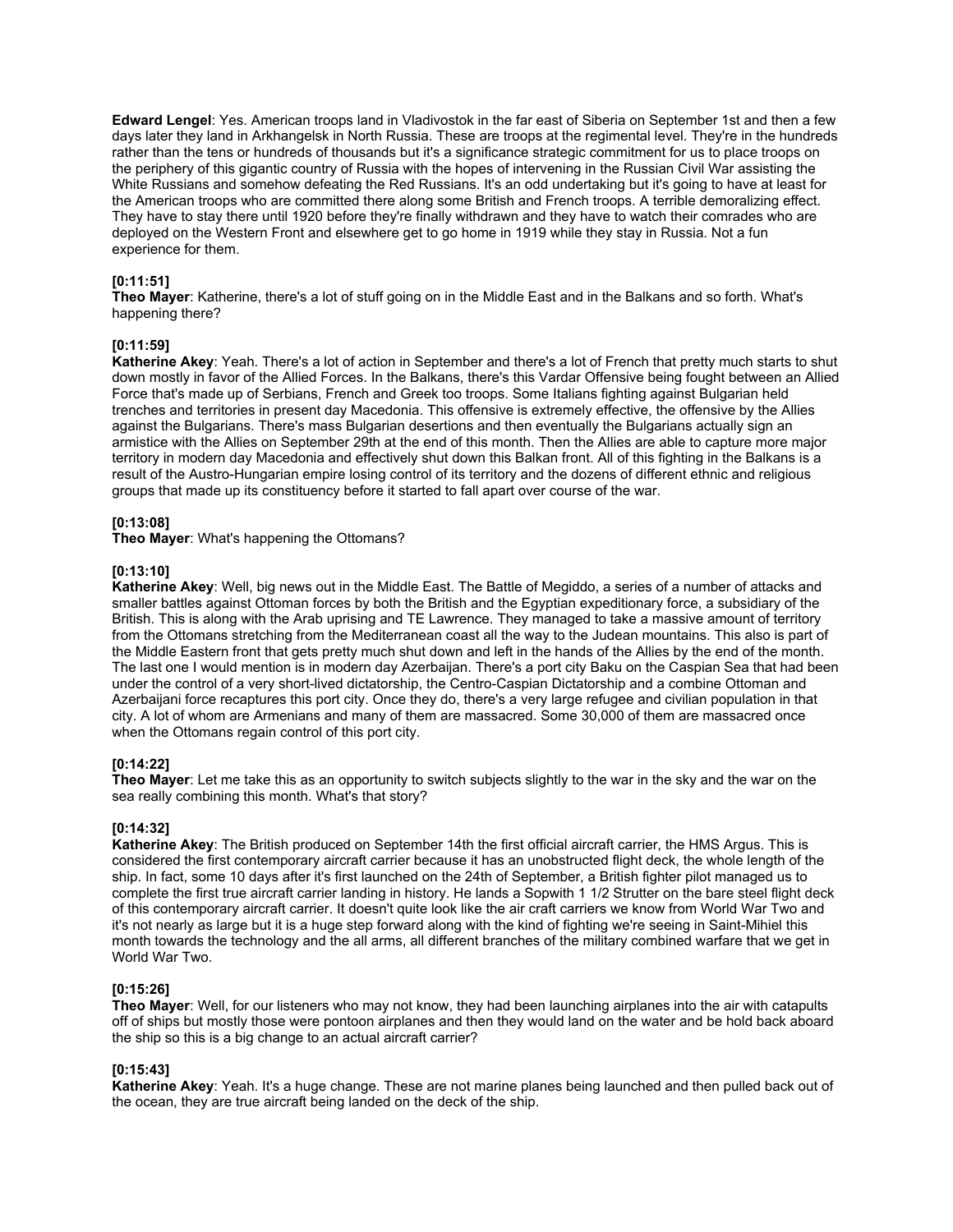## **[0:15:54]**

**Theo Mayer**: There is a lot going on, on the domestic front in the US at this point as well, isn't there?

### **[0:16:00]**

**Edward Lengel**: Yes. September first of all is a very important month in African-American history. If you stay on the Western Front, African-American troops enter into combat on a very large scale for the first time with the 92nd and 93rd division troops entering into combat in around the Meuse-Argonne. Back home in the United States, the final stage in what has been a sad and tragic event takes place in early September when several black soldiers who had participated in the Camp Logan riots in Houston of 1917 are hanged at the beginning of September. They have been found guilty and are executed for their alleged participation in these race riots which were really sparked by mistreatment of African-American troops who are assigned to Houston in the era of Jim Crowe and segregation. The clash with local whites and the local police department and eventually erupt in a large riot. Again, that's a very tragic episode. On the brighter side, at the end of September and September 30th, President Woodrow-Wilson comes out officially to endorse women suffrage which is a big deal for him because he had before many years actively opposed women suffrage as a federal suffrage as a federal law and then passively opposed and dealt with the demonstrators in front of the white house for quite some time so now we're going to move toward eventual women suffrage on the federal level.

## **[0:17:42]**

**Katherine Akey**: It's worth mentioning, a bill for women's suffrage does make it to the senate this month but it doesn't get the votes that it needs to pass so they're making progress but slow and steady.

## **[0:17:54]**

**Theo Mayer**: Then wrapping things up, I wanna touch just for a moment on the other battle that's going on and that's a battle for health and the Spanish flu. It's resurging this month, isn't it?

### **[0:18:05]**

**Katherine Akey**: Yeah. The Spanish flu is about to go into its largest peak over the course of its reign so to speak. We have this peak in the Spanish flu back in the late spring, early summer but here in the fall starting at the end of September and going especially into October and November, we're gonna go from five deaths per thousand people to 25 deaths per thousand people. There's some interesting statistics on who exactly is getting knocked out by this flu. When you look at charts of who the flu killed in 1917, it's mostly children under 4 and people over 75 but then when you see charts of people dying from the flu in 1918, you get this spike right in the middle of that chart which covers individuals aged 20 to 45 basically fighting aged men and women. We're about to go into this period where not only are five times the number of people about to die from this flu as had been back when it first struck earlier in the year but we're also seeing it hitting healthy prime of your life men and women in their 20s and 30s.

# **[0:19:19]**

**Theo Mayer**: Ed, did the flue affect the fighting front directly?

### **[0:19:22]**

**Edward Lengel**: Yes, it did. It first of all impacted the German army, really sapped their frontline strength. That's something that's going on as early as the beginning of the summer and as you move in to the fall, it's going to have a really terrible effect on the Germans as well as Austro-Hungarians and others but it's spreading now of course into the Allied camp and the Americans, French, the British are all dealing with the flu as well. It wears down all of the combatants and has affect on the fighting.

### **[0:19:54]**

**Theo Mayer**: This is not a great march to victory. This is a pretty rough time?

### **[0:19:59]**

**Edward Lengel**: Yeah. We tend by hindsight to look back on this period and I'll mention that as an aside. We almost have the same view about the end of World War Two as if this is a period when we're celebrating and flags are waving and trumpets are blowing and we're all marching toward the inevitable victory and everybody is happy. In fact, this is a time of great fear and uncertainty as well as tragedy. People everywhere across the globe are worried and fearful about how this war is going to end, what's going to happen next, so it's a time of great tension.

### **[0:20:40]**

**Theo Mayer**: As we mentioned during the roundtable, the turmoil in Russia is anything if not confusing and the Allies try to respond. Remember that only a few short years ago, Russia joined the ally against the Germans but that was several governments ago. For an overview, we turn to Mike Schuster, former NPR correspondent and curator for the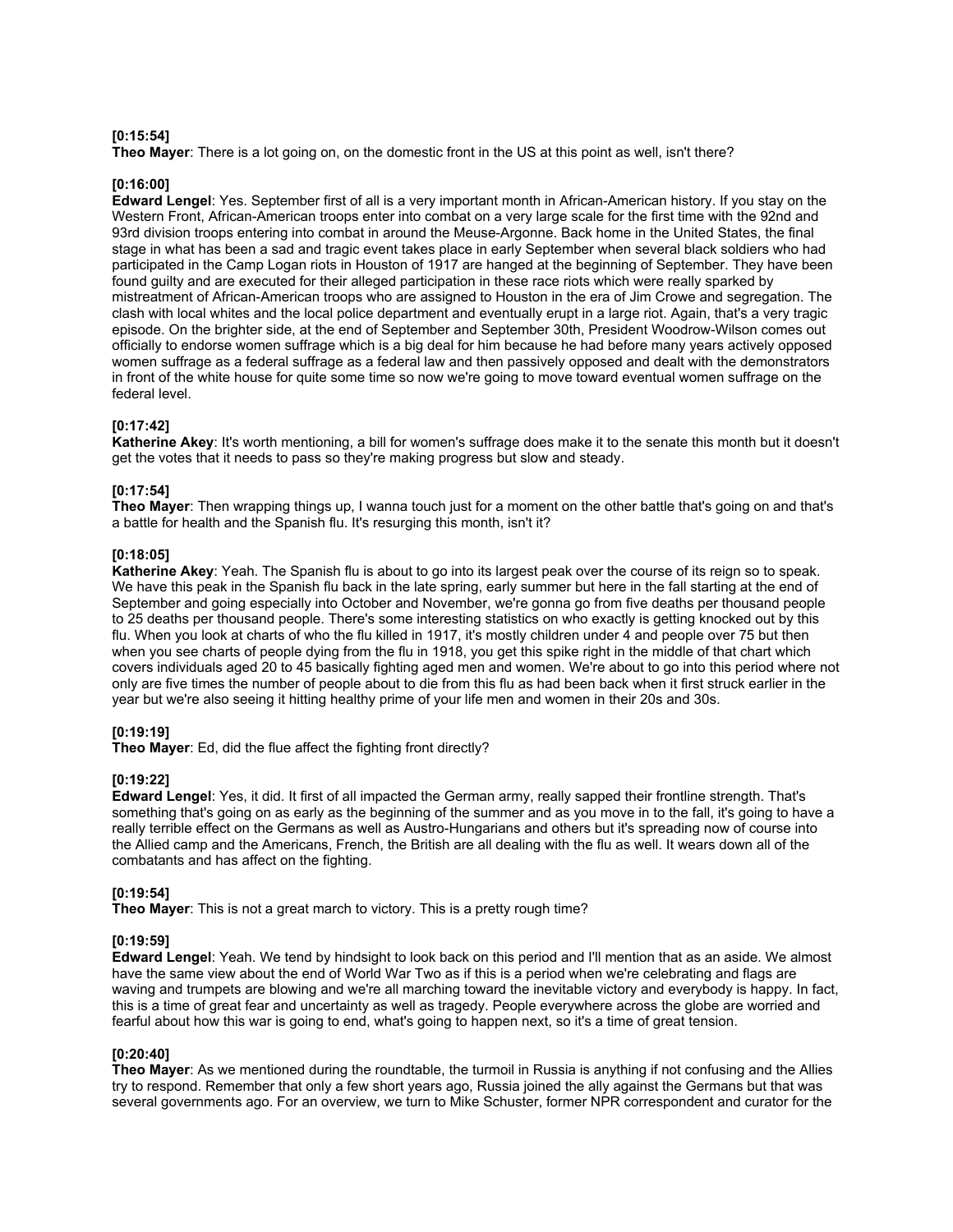Great War Project Blog. Mike, your post this week addresses the turmoil in Russia and how the Allies are just trying to deal with it. It seems pretty darn chaotic.

### **[0:21:14]**

**Mike Schuster**: Confusing for certain, Theo. The headline reads: Wilson Sends Troops to Wild Siberia. 5,000 American Soldiers to Russia's Frigid Climes, But Who's the Enemy? Who a Friend? Special to The Great War Project. Americans are fighting aggressively to liberate France and Belgium, but let's back up just a bit: At the same time, they have their sights set on another target, Siberia. In summer 1918, the citizens of Vladivostok find themselves, "Under yet another new administration, the Allied powers," reports historian Gary Mead. "Copies of a proclamation were pasted up around the city informing its inhabitants that as the activities of Austro-German agents were threatening calm and peaceful business, they were now under the provisional "protection" of the Allied powers." The proclamation is signed by the occupying powers: Czech, French, British, Japanese, and reports historian Mead, an Admiral Knight of the United States Navy. "Thus began," writes Mead, "one of the more bizarre episodes of the First World War. The opening round of Allied intervention in the internal affairs of Russia. None of the Allied powers who took this high-handed act," reports Mead, "emerged from it with any glory. Some, including the United States, thrashed about with little or no idea as to what they were even trying to achieve. The best that can be said about the doughboy contingent sent to various parts of Siberia: A witch's cauldron of blood, politics, pillaging and intrigue as part of this Allied intervention is that it abused its power rather less than any of the other participants" Mead writes: "As many as 15,000 American soldiers were at different times during 1918 and beyond part of this de facto army of occupation, spread out across some 4,000 miles of north and east Russia at the height of the early days of the Russian Revolution." In Mead's view, "President Wilson's decision to join this expedition was one of the most illjudged moves, and cast a pall over US-Russian relations for many years to come. As always it was much easier to send troops in than it was to get them out. This particular policing adventure left an extremely bitter taste in the mouths of many Americans back home" As a result of the revolution, Russia was no longer a reliable ally, especially after Lenin and the Bolsheviks took their nation out of the war. The Allies, including President Wilson felt free to manipulate Petrograd given its now non-belligerent status. "Most of the doughboys who went to Russia survived," reports historian Mead, but many were traumatized by the climate, the living conditions, and the almost complete inability to tell who was the enemy and who a friend." Wilson is blithely sending an initial 5,000 doughboys most of them without winter clothing, and without any real notion of what they were supposed to do in Vladivostok, Murmansk in the frigid north of Russia, and in Omsk in the heart of Siberia, among other points north and east. Among other points north and east. These Americans were soon to find themselves, according to historian Mead, "confronting some of the most barbarous bandits of the day. That's the news from the Great War Project for this week a century ago in the Great War.

## **[0:24:28]**

**Theo Mayer**: Mike Schuster is the curator for the Great War Project Blog. The link to his post is in the podcast notes. That's this week's look back a century ago. Now, let's fast forward into the present with World War One Centennial News Now. This part of the podcast focuses on Now and how the centennial of World War One and the upcoming centennial of the armistice are being commemorated. This week in Commission News. The planning continues for the ACE Initiative. The armistice centennial events in Washington DC as well as the push to support local armistice events with the YourACE Initiative. Here's some quick updates. We're gonna be streaming the secret service from Washington National Cathedral both to our website and to the Bells of Peace app starting at 10:00 am November 11th. The schedule of events for what will be happening in Washington DC at the site of the future National World War One Memorial will be published in just over a week. Standby. Over 12 gubernatorial proclamations are in or in progress for the National Bells of Peace bell tolling and around 200 organizations have signed up to participate. Our developers gave me a first live look at our bell tolling app this week, and I'll have a prototype on my phone next week. I can't wait. It's actually a pretty cool app. We launched our World War One Armistice Film Festival this week and even with a holiday, Rhode Island, Washington State, Pennsylvania, Hawaii, and Washington DC are all onboard with the film festival and our promotion is just getting started. We're hearing about amazing events being planned all around the country so if you have an armistice commemoration or a memorial rededication event planned for 11/11. Please, get it posted on the National Events Register at www1cc.org/events or tweet us for a link request on our podcast Twitter channel @theww1podcast. That's at T-H-E, WW, the number one podcast. Follow the links to the podcast notes for all the YourACE programs. This week for our updates from the states. We're headed to the garden state New Jersey. Joining us to tell us about the New Jersey World War One Centennial Committee, its origins, its projects and programs for the last few years and it's plans beyond the armistice are Sarah Cureton, executive director of the New Jersey Historical Commission and Veronica Calder, archivist at the New Jersey State Archives. Sarah, Veronica, it's great to have you in the show.

### **[0:27:27]**

**Sarah Cureton**: Good to be here.

**[0:27:28]**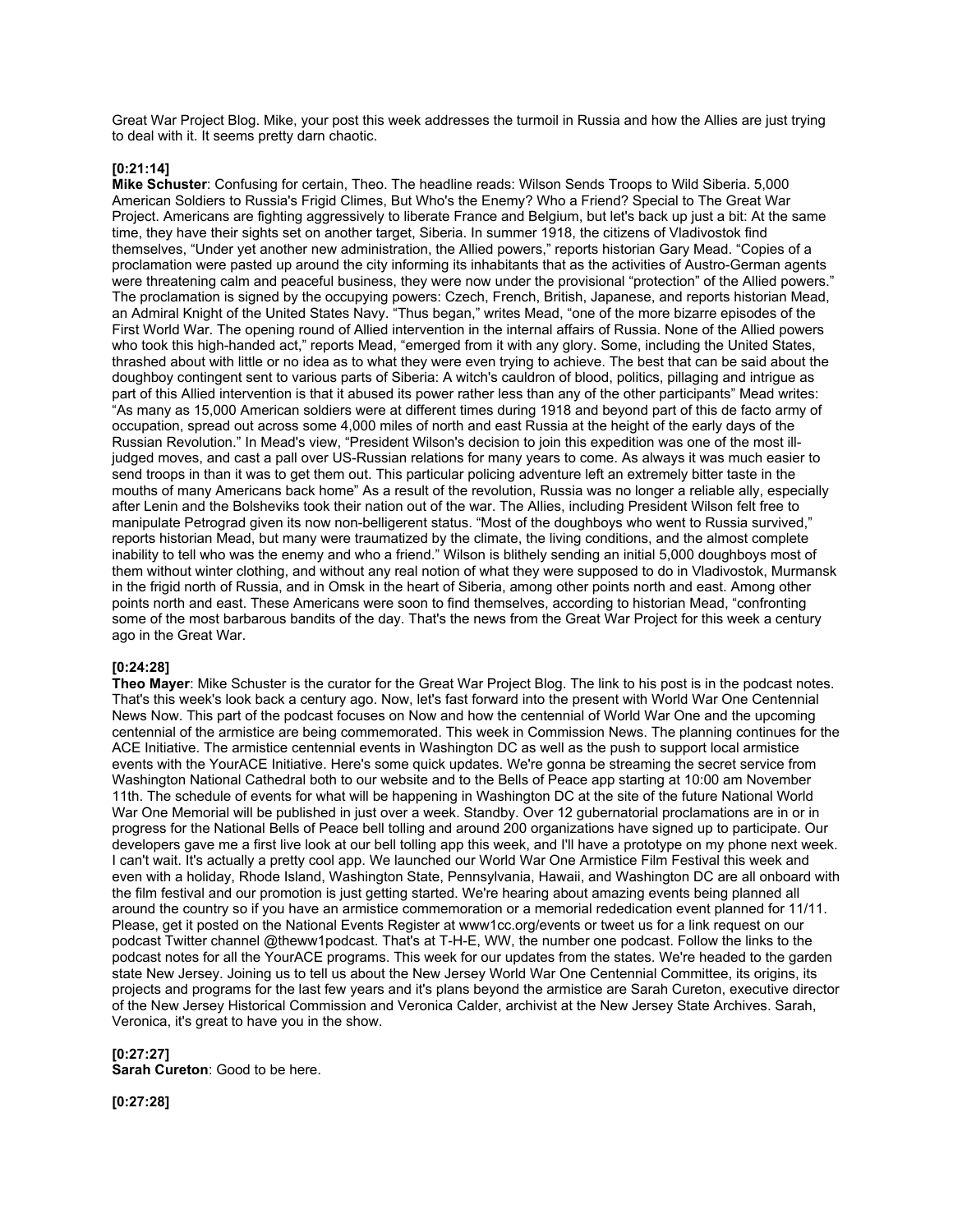#### **Veronica Calder**: Thank you for having us.

### **[0:27:29]**

**Theo Mayer**: We started working together and talking to each other several years ago when you came in to the New Jersey Centennial Commemoration process. You're both with the New Jersey government in an organization. How did New Jersey World War One Commemoration come about? How are the efforts structured?

### **[0:27:47]**

**Sarah Cureton**: Well, this is Sarah and the agency I work with is the New Jersey Historical Commission and we are the state agency in New Jersey that is charged with organizing programs for major historical anniversaries so this was a natural for us to get involved with. We then turned to our wonderful partners around the state and they happily came onboard to be quickly joined by the New Jersey State Archives, the New Jersey State Museum, the New Jersey State Historic Preservation Office, Rutgers University Libraries and Special Collections and the New Jersey National Guard Militia Museum. We quickly formed a planning committee but then one of the great benefits we have here at the historical commission is that we have a grant program and through the grant program, we were able to provide funding to historical organizations all around the state to do their own World War One project.

### **[0:28:42]**

**Theo Mayer**: That's great. Well, the state and its role in World War One was huge. You were full of industrial and agricultural production. You had training camps, you had ports. How would you summarize the state's role in World War One?

### **[0:28:54]**

**Sarah Cureton**: [inaudible] was doing that right there. I think if we took one word to describe New Jersey's role, location is probably the critical word here. New Jersey's history is marked by many, many experiences and themes that do relate to our location on the eastern sea board right in between New York and Pennsylvania, and because of that, New Jersey already had tremendous industrial infrastructure in place when World War One started. Companies like Johnson & Johnson which during World War One provided medical supplies. Actually, New Jersey companies were beginning to provide supplies to the European Allies long before the US entered the war. In fact by 1918, New Jersey was actually the largest supplier of munitions in America. Finally, I should add that New Jersey also provided significant numbers of troops to the war effort. Over 140,000 New Jerseyans served over the course of the war and we can boast that at least 80 congressional medals on our winners and arguably certainly one of the most famous Americans to serve and to die during World War One was New Jersey's own Joyce Kilmer.

# **[0:30:10]**

**Theo Mayer**: Well, I wanted to give you guys a shout out in what you did in uncovering your local World War One memorials as well. You're one of the first publishing partners for the commission that really did a fairly detailed survey of where all your World War One memorials were and how did that come about?

### **[0:30:26]**

**Sarah Cureton**: We have to give tremendous credit to our partners over at the New Jersey Historic Preservation Office. As I mentioned they became part of the team very, very quickly and they kept right up and took that particular project on. We've located through their good work about 200 sites in New Jersey that have a World War One connection. Many of them of course are memorial sites and we really will continue to promote that resource to schools and community groups in the years to come as focal points for future Veterans Day programming activities.

### **[0:31:04]**

**Theo Mayer**: What are your plans for the armistice?

### **[0:31:06]**

**Sarah Cureton**: Well, our governor will be issuing a proclamation calling upon New Jerseyans to participate in the Bells of Peace bell ringing on Armistice Day, and we have a wonderful relationship with the Department of Military and Veterans Affairs here in New Jersey and we are in the process of working with them to plan in their special aspects to their annual Veterans Day service and incorporating bell ringing into the ceremony as part of the Bells of Peace program, so we're excited about that.

### **[0:31:38]**

**Veronica Calder**: Yeah. The State Archives is currently digitizing all their unofficial service records. There are no original copies of the service records. We only have microfilm copies so there is no archival quality image or anything of them, so we're currently digitizing them. It's taking a long time as there is over 140,000 of them. Then we're hoping to do a crowdsourcing project to allow the public to help us get the data element which is name, location, residence, place of birth into a database that will be accessible through our website.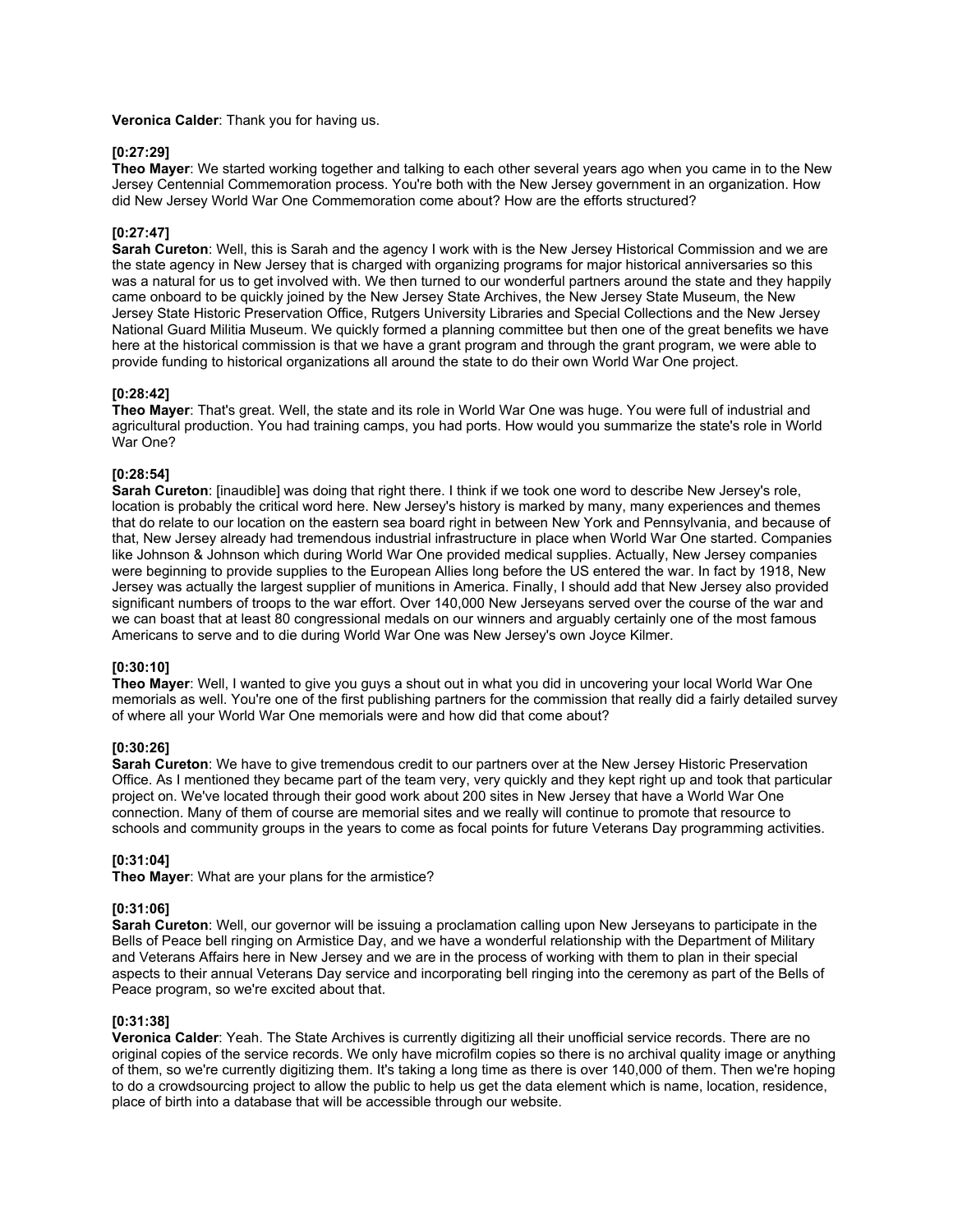## **[0:32:11]**

**Theo Mayer**: That's a great project. As the audience may or may not know, in 1973 a fire destroyed 18 million veteran records so reconstituting that is really awesome. Okay. Are there plans to keep the Centennial Committee going post the Armistice into 19 and 20?

### **[0:32:30]**

**Sarah Cureton**: Luckily here in New Jersey, that group of partner works together on an ongoing basis so we certainly will continue to look for projects that will continue beyond there.

### **[0:32:41]**

**Theo Mayer**: Well, New Jersey is very unusual in how you got structured and how you're collaborating with each other. Fantastic work. Thank you.

## **[0:32:49]**

**Sarah Cureton**: Thank you.

## **[0:32:50]**

**Veronica Calder**: Thank you.

## **[0:32:50]**

**Theo Mayer**: Sarah Cureton and Veronica Calder from the New Jersey World War One Centennial Committee. Learn more about the committee and its projects and programs by visiting the links of the podcast notes. The NFL season got underway this past weekend, so we thought this would be a great week to look at football in World War One. For our Spotlight on the Media segment, we're joined by author of a book about World War One in football. Doug Bigelow is the author of Gridiron on the Great Lake: The 1918 Fort Ontario Army Football Team. Now, for football fans, this is a look into what is perhaps an unknown era of the game and of course also how Americans and American sports manage to adjust during World War One. Welcome, Doug.

## **[0:33:38]**

**Doug Bigelow**: Thanks for having me on, Theo.

### **[0:33:40]**

**Theo Mayer**: Doug, at this point in 1918, how old, and how popular, and how well-known is football as a sport and how does it compare to baseball as the national focus?

# **[0:33:50]**

**Doug Bigelow**: The first football game, if you wanna call it football game was between Rutgers and Princeton in 1869. That was more like a combination of rugby and soccer. All over the years it morphed and changed with many rule changes. The 1918 version was very similar to the current game. In those days, baseball was the number one sport. There were a lot of other sports tried to be number two. College football was pretty popular. Professional football was looked down upon a little bit. Very, very few players went from the college ranks to play professional football at that time.

### **[0:34:25]**

**Theo Mayer**: The NFL comes along in 1920 so that's got to be connected to the boys coming home and it was right post-Armistice and everybody returning.

## **[0:34:33]**

**Doug Bigelow**: Yeah. That's one of the major factors in the NFL getting started in 1920. Football was in the military very heavily. Thousands of men from professional ranks and college ranks continue their carriers both stateside and over in Europe. After World War One finished, we kept the troops around for well into 1919 and football was one of the big things that they had over there that kept them occupied. Those boys came home. Now, there are a lot, let's say unemployed football players but guys who wanted to continue playing football and so that's one of the major factors how the NFL got started. I mean, George Halas played in the military during World War One. In fact a lot of the founding fathers did.

# **[0:35:13]**

**Theo Mayer**: If you were to sum up football during World War One, what would be the single phrase that you would use?

**[0:35:20]**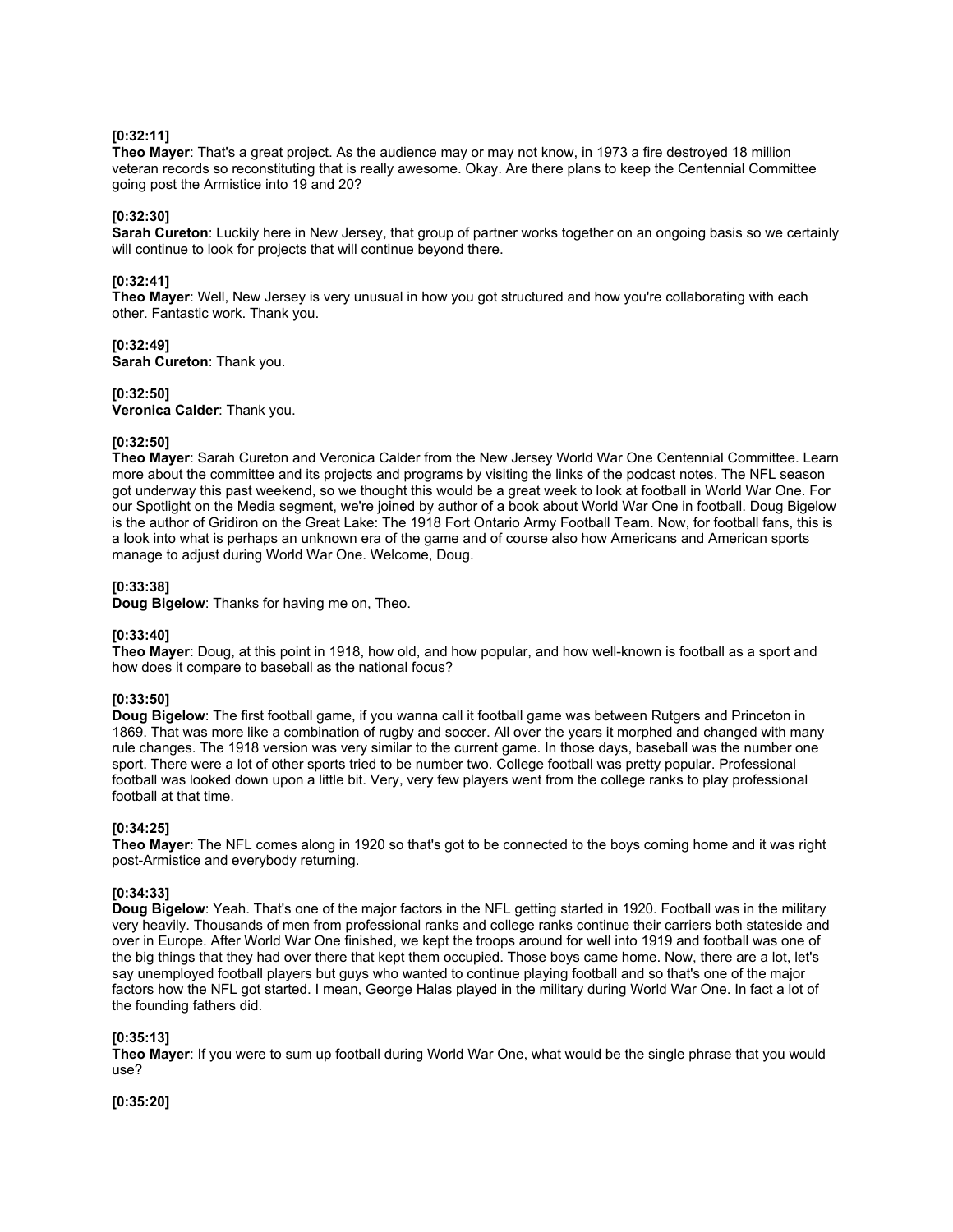**Doug Bigelow**: It was an aggressive game. It was a brutal game because it really took your life in your hands when you play football and at the time soldiers were used to playing rough. They actually thought that football was a good experience for soldiers. It taught them how to throw a ball which they said transferred into how to throw grenades and how to get beat up and survive. They thought football was probably one of the best training exercises for a military man [inaudible] .

# **[0:35:45]**

**Theo Mayer**: Okay. In those early days, tell us about Fort Ontario where this football team was located. Where is it and what kind of things were going on there?

## **[0:35:53]**

**Doug Bigelow**: Fort Ontario is located in Oswego, New York which is about 30 miles north of Syracuse. It's right on the shores of the great lake. The fort has been around since the mid-1700. It's gone through various stages. It was converted into a general hospital for the military. By the end of the war, there were some thousand staff at the fort and during the 18 months of operation it treated over 8,000 patients. During that time, it was important to supply the soldiers with activities to keep them from less desired pursuit. All sports were highly promoted. The fort had also baseball, basketball and boxing. Fort's football season was drastically altered by the influenza epidemic during the late September of 1918 and well up to early November. The fort treated not only soldiers but civilians during that time frame. The season was delayed by at least five weeks. The team only ended up playing a five-game schedule but they were a dominant team. They beat everybody and they beat everybody [inaudible] .

### **[0:36:53]**

**Theo Mayer**: Now, that we've got you on as an expert, you'd mentioned something earlier in the interview about a lot of the people who founded the NFL played football while they were in the service. Can you tell us a little more about that?

## **[0:37:04]**

**Doug Bigelow**: George Halas was a big one. I mean, he played, I believed was University of Illinois. One of the main in the Great Lakes Naval Station team which won military championship at the end of 1918 season [inaudible] marines in California. Actually, that was in the Rose Bowl. The 1917 and 1918 Rose Bowl were actually military teams because the military teams in the country generally were better than the college students at the time and Halas after that he went on to found Chicago Stanley which converted into the Chicago bears. He brought in a lot of exmilitary buddies, and I know a lot of the other teams also had veterans. None from the fort's roster that I know of played professional football after the war was over.

### **[0:37:46]**

**Theo Mayer**: That's interesting. I didn't know that the Rose Bowl went back that far.

# **[0:37:50]**

**Doug Bigelow**: Rose Bowl went back to, I think was 1906 or something like that but they only did one game and then they shelved it because of poor attendance and so I believe 1915, it started back up.

# **[0:38:02]**

**Theo Mayer**: Well, that's a great place to leave the interview. Thank you, Doug.

### **[0:38:05]**

**Doug Bigelow**: All right. Thank you.

## **[0:38:06]**

**Theo Mayer**: Doug Bigelow is a freelance writer and the author of the book Gridiron on the Great Lake: The 1918 Fort Ontario Army Football Team. Learn more about the book and his research by following the links of the podcast notes. Moving on to our 100 Cities/100 Memorials segment about the \$200,000 matching grant challenge to rescue and focus on local World War One Memorials. This week, we're headed to Caswell Beach, North Carolina. Here to tell us about the project are Ron and Dr. Norma Eckart speaking for the Friends of Fort Caswell Rifle Range. Welcome to the podcast.

### **[0:38:46]**

**Ron Eckart**: Well, thank you very much and we are very, very honored to be selected long with the NC State Bell Tower and we thank you Theo and Katherine for this occasion.

**[0:38:58]**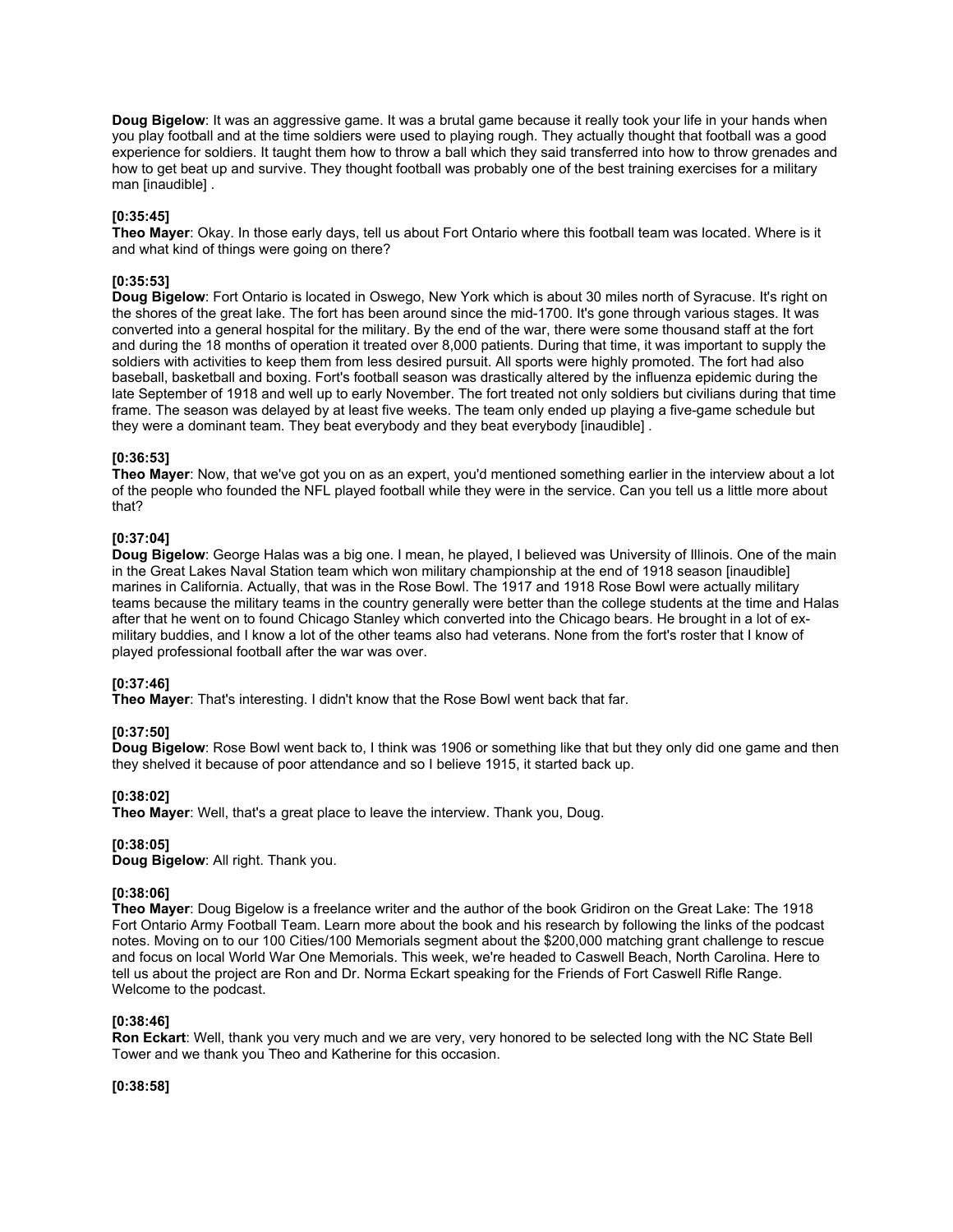**Theo Mayer**: Kind words. Thank you very much. I remember first seeing your grant application when it came through and your project was really different because you weren't a memorial per se, you were a preservation project for a firing range in the middle of what today, I think is an urban development. Can you tell us a bit about the project?

### **[0:39:17]**

**Ron Eckart**: Oak Island is a 13-mile barrier island along the Atlantic Ocean and Caswell Beach is on the eastern three miles of the barrier island right at the mouth of Cape Fear River. The permanent population is 398. In the summer, the tourists come and we have 2,000 people. The new rifle range that we wanna talk about was built the build-up for World War One. The existing rifle range within Fort Caswell had become too dangerous to continue as new troop facilities crowded the range. The project was quickly funded and finished by May 1918. After World War One, the land that contained the fort was sold and the remaining land was abandoned until the 1980s when ina golf course in Caswell Dunes residential community was began. We're very fortunate that the developers saved the rifle range from the bulldozer.

## **[0:40:19]**

**Theo Mayer**: I was gonna ask you, how did that happen?

## **[0:40:21]**

**Ron Eckart**: Well, according to an early resident of Caswell Dunes, he said, they looked at the structure and said, "Wait a minute. I can't bulldoze this. I need to talk to somebody." They talked to the authorities, whoever they might be. We don't have that history and the authorities said, "No, you can't bulldoze that." They saved it for us and we're so excited. It's 100 years old and it needs a lot of TLC.

# **[0:40:50]**

**Theo Mayer**: It's amazing looking. You created something called the Friends of the Fort Caswell Rifle Range. Who are you and what are your goals?

## **[0:40:58]**

**Norma Eckart**: Well, the Friends of the Fort Caswell, it was recommended that we developed a nonprofit organization and so when we first looked at this structure, we were volunteers landscaping committee working on the common places within our development and it was a mess. You can imagine after 100 years and so we decided to look into it and find out exactly what it was. We called one of the local historians from Brunswick Town, Fort Anderson and they came and looked at it as well as the State Historic Preservation Office up in Raleigh, North Carolina. They advised us on what to do to get started and then we began to look at getting this site on the Register of Historic Places. The whole community jumped in and helped and that's how we began back in 2011.

# **[0:42:00]**

**Theo Mayer**: What stage is the project at or what have you done and what are you still gonna do?

### **[0:42:04]**

**Norma Eckart**: We have temporary stabilization going on. We did the engineering study, we were told what to do and we had 17 trees removed and they're trying to use hydraulic jacks to move the middle wall that the troops walked through to get to the target range and you think about it. A hundred years since of having nothing done to it, it was needy but it still was one of the best conditions in the nation but we thought that this structure needs to be the memorial itself. We can get it to where we can educate to see what was done 100 years ago.

### **[0:42:46]**

**Theo Mayer**: Now, at one point your organization did a whole bunch of research on the local folks that served. Tell us a bit about that?

# **[0:42:54]**

**Ron Eckart**: That is evolving and because all of a sudden we decided maybe we ought to do a little bit with the people that trained here and our daughter has a master's degree in computer science et cetera, et cetera. She put together a website for us and she found all the residents of Brunswick County that had served during WW1 and she's doing profiles and we're going to put a lot of those names on the [inaudible] that we're getting ready to install in November.

### **[0:43:30]**

**Norma Eckart**: This research produced so far 724 men and women that served in World War One and France. 40 profiles so far posted on our website. We're hoping to publish a book in 2019 with all these profiles that has been produced.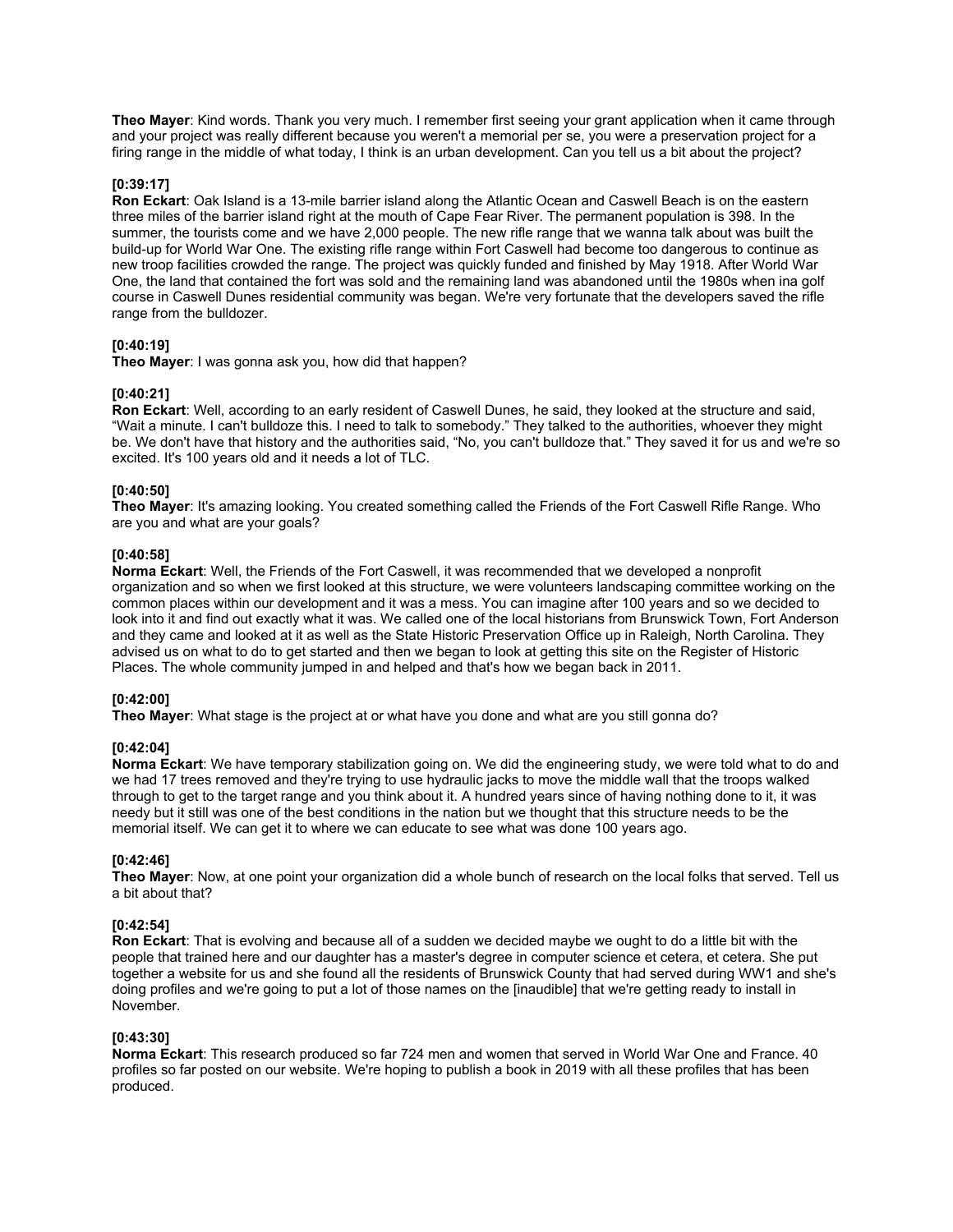#### **[0:43:51]**

**Theo Mayer**: World War One is a story about people and I just think you folks are brilliant. Thank you so much for doing the project.

#### **[0:43:57]**

**Ron Eckart**: Thank you very much. Your recognition makes it all worthwhile.

#### **[0:44:01]**

**Norma Eckart**: Thank you.

# **[0:44:02]**

**Theo Mayer**: Ron and Dr. Norma Eckart are from the Friends of the Fort Caswell Rifle Range in Caswell, North Carolina. Learn more about the 100 Cities/100 Memorials program and the rifle range by following the links in the podcast notes. This week in World War One War Tech, we touch back on something that came up in our roundtable. A technological advancement that we mostly associate with World War Two but like so many things, it's got its roots in World War One. In the Pacific Theater of World War Two, the aircraft carrier was the defining naval weapon. The carrier posses the ability to project your combat forces into theaters of conflict in ways that outstrip even the mightiest of battleships. Just think of Pearl Harbor. A strike delivered by air craft carrier and that could have knocked out the US Pacific fleet instead of just really hurting it except for one factor. The Japanese failed to knock out the air craft carriers so scarcely six months later, a carrier led American force, defeated the Japanese Navy at the battle of Midway turning the tide of the Pacific War, and like so many other technologies that have a massive impact on World War Two, a quarter of a century earlier the air craft carrier made its debut during World War One. In September of 1918, the British completed the conversion of an Italian liner into the first fully operational aircraft carrier, the HMS Argus. According to the Encyclopedia Britannica, the completed Argus had an unobstructed 560-foot runway and a hangar with enough room for 20 airplanes. Now, what separated the Argus from previous plane hosting ships was that the planes could not only takeoff from the Argus but return to her instead of landing in the sea. This distinguishes the Argus as the first truly modern aircraft carrier. The Argus debuted too late in the war to see combat but her significance wasn't lost on the other powers. In the inner war period, both the United States and Japan constructed their own carriers foreshadowing the epic naval clashes that were to follow in the pacific and the aircraft carrier is still a dominant weapon for projecting global power today. A few years back, the navy ran an ad showing a large aircraft carrier steaming towards the viewer with a simple headline that read 90,000 Tons of Diplomacy. The aircraft carrier, another example of a key technology that has its roots in the war that changed the world. Check the links in the podcast notes to learn more. For this week's Speaking World War One where we examine the words and phrases from the war. This week, the term is D-Day. Wait a minute. Have we really completely fallen at World War Two this week? No, we haven't. Though the term D-Day was a immortalized when American, British, and Canadian forces stormed the beaches of Normandy and began the liberation of Western Europe on June 6th, 1944. It's actually not the first D-Day for the American Forces. The US Army Center for Military History has this to say about the word D-Day, "Planning papers for a large scale operations are made up in detail long before the specific dates are set, thus orders are issued for the various steps to be carried out on the D-Day or H-Hour minus or plus, certain numbers of days, hours and minutes. At the appropriate time a subsequent order is issued that states the actual day and time." It's an official military practice to label the date of an operation D-Day before the specific date of the operation is determined. By early September 1918 in World War One, the Allies had decisively seized the initiative on the Western Front from Germany. At the same time, General John J. Pershing had achieved his goal of amassing a fullfledged American army, the US First Army with over 500,000 men was ready to take on the Germans as the primary force in a large offensive. The objective was to drive the Germans from the Saint-Mihiel salient, a 50-mile [inaudible] in the Allied line. Pershing draw up plans to hit the salient from multiple directions, exploiting the exposed German flags. On September 7th, 1918, the First Army received field order number nine, "The First Army will attack at H-Hour on D-Day. The object of forcing the evacuation of the Saint-Mihiel salient." This was the first known use of the term D-Day to describe the undetermined commencement date of a major military operation. On September 12th, the First Army went over the top and by the 16th, the salient had been completely conquered by the Allies. The term became a staple of American military vocabulary used to describe the launch date for all US amphibious landings during World War Two from Sicily to the Pacific. One of the most famous bit of technical military language first used in World War One and this week's phrase for speaking World War One, D-Day. Check out the links in the podcast notes to learn more. In Articles and Post where we highlight the stories you'll find in our weekly newsletter, The Dispatch. Headline: Sculptor Sabin Howard Shares New National World War One Memorial Design on YouTube's Tested Series. Sabin Howard, sculptor of the New National World War One Memorial in Washington DC is featured in a new episode of YouTube's four million subscriber hit series, Tested, hosted by Adam Savage, former co-host and co-creator of cable TV's MythBusters. As of this writing, Adam's report on Sabin's work had gotten 41,000 plays, 1,600 likes and a spirited 260-comment conversation. Headline: Rhode Island National Guard Wreath Ceremony Honors Their World War One Soldiers. Members of the Rhode Island National Guard memorialized their predecessor's service and sacrifice by laying a wreath last week at the World War One monument. The article outlines the World War One activities of Rhode Island's First Battalion 103rd Artillery. Headline: Remembering the World War One Service of